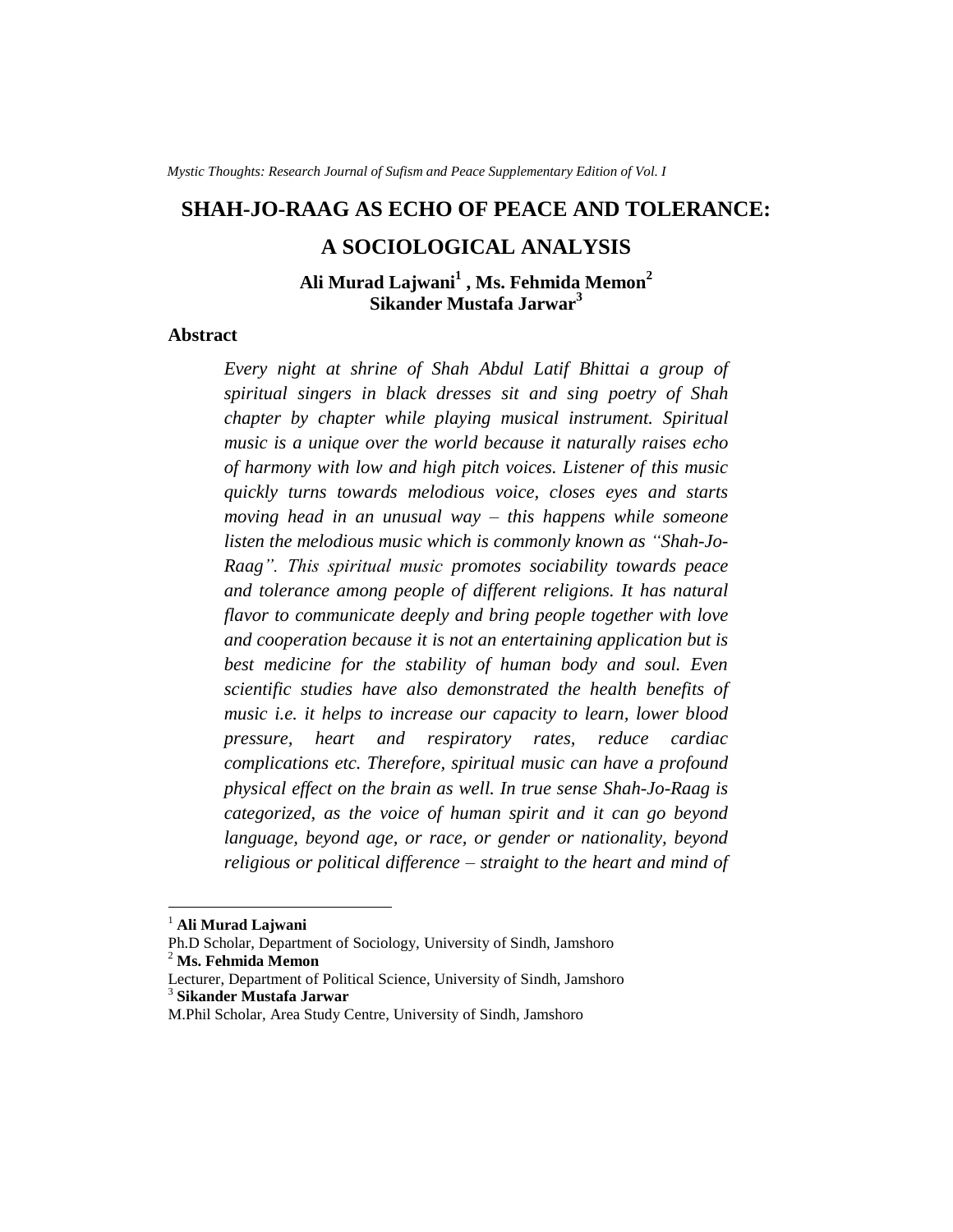*all people. It is an effective and powerful tool for reaching people and building good connections, relations all around the world. In the same way as Phil Ochs says that "one good song with a message can bring a point more deeply to more people than a thousand rallies".*

**Keywords:** *Tambooro (a musical instrument), Shah-Jo-Raag (Spiritual-Music), Faqeers (Singers of spiritual music), Shah-Jo-Risalo (complied book of Shah's poetry), Surs (Poetic chapters of shah's poetry), seven heroines (women presented as leader in seven folk-tales which are highlighted in Shah's poetry).* 

#### **Introduction**

Peace lies in the hearts and minds of all people. Every one of us strives to build peace, a desire for peace, a willingness to work for peace. It is naturally exists in the hearts and minds of our people. If we listen Shah-Jo-Raag, we would be citizen of peace loving global village because Shah teaches us the art of lovable relations with mankind. The echo of a beautiful voice is a form of language that conveys the message of peace and tolerance. It has the natural ability to connect hearts of people and it works on bringing people together. The spiritual music (Shah-Jo-Raag) is a combination of beautiful voices that have true echo for listeners to connect hearts of people globally and become peaceful citizen of global village. It was the genuine endeavor of Shah Abdul Latif Bhittai who established an institution of Shah-Jo-Raag. He made a circle-shaped sitting arrangement with beautiful voice to convey the global community on connecting hearts of people together. Shah Abdul Latif Bhittai was a saint, spiritual scholar and a great poet of all times. He composed his poetry in Sindhi language with the unique flavor of seven cultural folk-tales, namely Umer-Marvi, Noori-Jam Tamachi, Sasui-Punhoon, Moomal-Ranu, Leela-Chanesar, Suhni-Mehar, and Sorath-Raidyach. The taste of Shah's poetry is melodious in its original composition and it has the great lesson for people to love humanity and be tolerated and for bearing during all seasons. Shah invented a unique musical instrument called "Tambooro". Amazingly, Tambooro is very exceptional and different from other (traditional) musical instruments in structure. There are five sequentially arranged musical-strings namely base (Ghor), twins (Jaryoon), Tongue (Zabaan), low and high pitch voice (Teep) which are specified stages of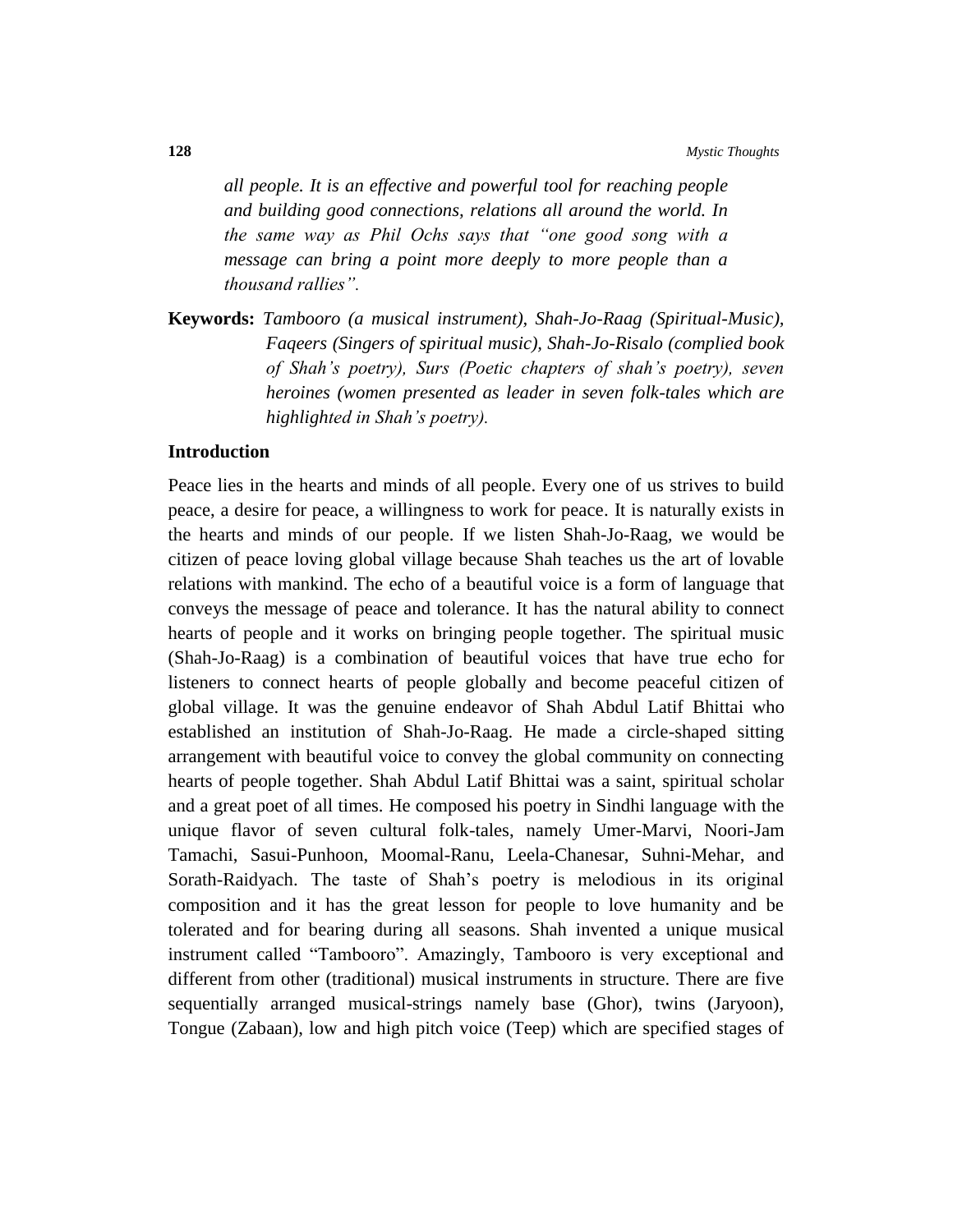melodious tones. The invention of Tambooro was initial step towards institutionalization of Shah-Jo-Raag to convey the people to promote human love and tolerance whatever the religions do have – human love and tolerance are such social practices which create sense of cooperation among people. Shah Abdul Latif Bhittai asked his devotees (Fakeers) for performance of Shah-Jo-Raagin his presence. In this way this spiritual music was established with the flavor of different varieties while using the five strings. The basic social norm was essentially set-out that the singers (devotees) of Shah-Jo-Raag will promote openmindedness and they will not disappoint anyone while performing Shah-Jo-Raag. Everyone was taught the lessons of good human being. They were asked to carry out this legacy towards the future generations. Since the inception Shah-Jo-Raag has been great interest of people globally. People from different walk of life, from different religions and countries were interested to listen the music and feel its intensity on hearts towards connecting mind and hearts together. Its arrangement is fully institutionalized – in way that they (singers) usually sit in a circle shape – the group leader at the center –he keeps his face towards the shrine. While performing Shah-Jo-Raag the group leader recites stanzas from different poetic chapters (Surs) in low pitch voice while his followers repeat the same stanzas in low and high pitch voices jointly with the connectivity of melodious strings. It goes from chapter to chapter in the same way but each chapter (Sur) comes to an end with the performance of melody called "Waee". Performance of melody is very fascinating segment for the listeners, even many people do not understand the meaning of original words but they acknowledge their devotion with natural style. Every one of us has same devotion towards listening the melodies of Shah-Jo-Raag. It openly invites people to follow the integrations of their social, cultural and religious practices for peace and tolerance despite the different colors, castes and creeds.

# **Literature Review**

Literature review is done of books and related stuff regarding the sociological concepts which are related with mental faculty for peace, tolerance and best social interactions. The ideas related to socializations and sense of cooperation has been referred in present research paper.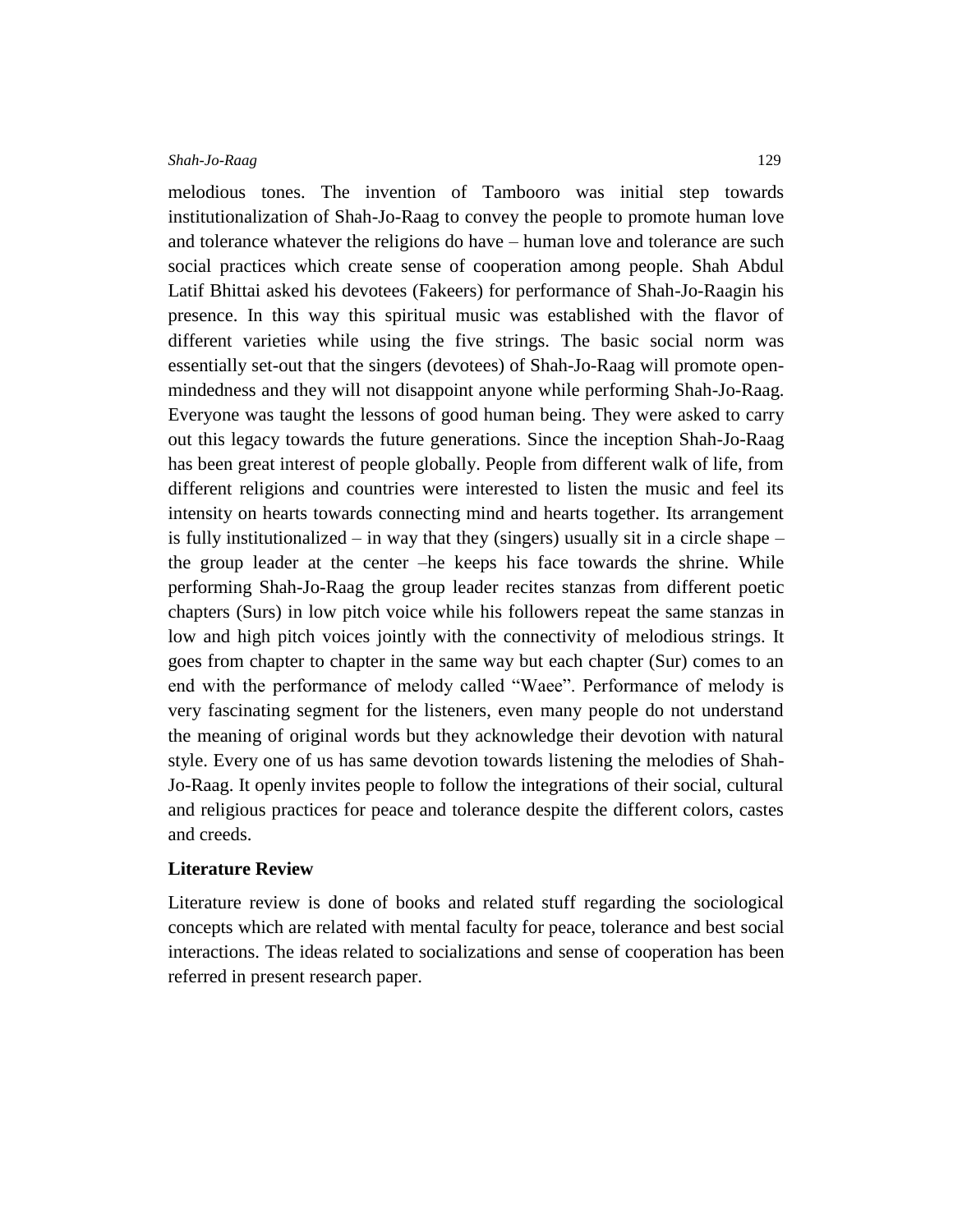#### **a. Spiritual-music is one of social needs that promote mutual cooperation:**

Social needs causes' social interaction and physical interaction is first step towards building strong relations. Shah defines the importance of social relations says: "Come closer, Sweetheart! Do not go afar, Return oh logic of life! I would perish in hills, Do not abandon pedestrian; oh Punhoon on trial" (Mushtaque Ali 2012.p65).It is often stated that changing conditions create new and genuine needs and music is one need of mind. A culture is integrated and therefore changes in one part of culture create a need for adaptive changes in related parts of culture (Paul B. Horton and Chester L. Hunt (1984 p.522).The social interaction increase when people are not rigid in their beliefs whereas rigidity does not permit people to be reciprocal with those whose beliefs are different. Rokeach Milton has offered the definition of belief any simple propositions conscious, unconscious inferred from what a person says or does capable of being proceeded. Beliefs, attitudes, and values: A theory of organization and change (1968 p.113). The creative substance is related with peace and tolerance. Young and Mack have viewed about this concept of connecting people together and socializations. They added that it is the process of inducting the individual into the social world. In common sense socialization in form music is a life-long training for the adjustment of one's life in society. This process of socialization is of learning norms, roles, techniques and other cultural patterns.(Abdul Hameed Taga 2010, p.214).

#### **b. Shah-Jo-Raag is an institutions of social interactions:**

K.F Mirza in his work has elaborated a tradition about Shah-Jo-Raag. He said; once Shah himself narrated that sometimes he feel it was breach of religious laws, apparently but he said in his heart there was a plant of Divine Love, which unless he hear music, gets dry. Without it his attention cannot be fixed on that perfect object. As soon as he uttered these words the music (Shah-Jo-Raag) commenced playing from musical instrument automatically. Seeing this many Muslims Scholars did not argue and they understood that it was something special and not common type of singing but it has intensity to brining people beyond the religious differences **(**K.F. Mirza1980 p.43). The thinking process of sociologists has been focusing on societal experiences that are helping the people to handle with lifehardships and never go in the isolation rather live in harmonies and societies. John J. Macionis as discussed the process of living together in cooperative way is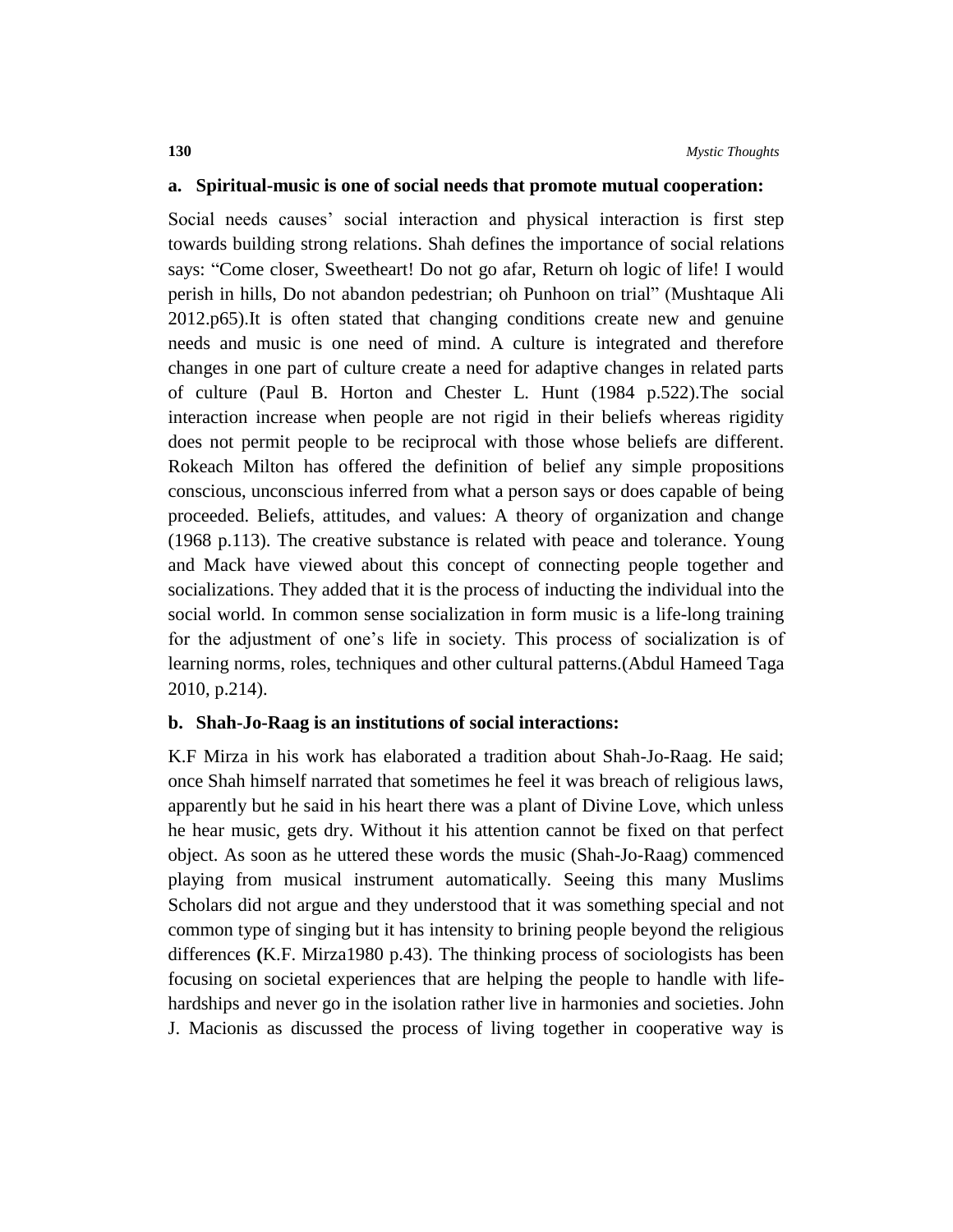socialization. It is believed that peace and tolerance comes through socialization of people. He viewed that it is a life-long social experience by which people develop their human potential and learn culture. (John J. Macionis 2010 p.118). In present times our generations are looking for peace because many religious scholars have created intolerance and extremism. In real sense all people from different religions have the same demand of peace and love for mankind. The same message has been conveyed in music of Shah. He (Shah) is a peace maker for every generation and genius of Sindhi Literature. His verses are distinguishable by rhythmic flow, richness of thought, and beauty of expression. He was great musician having excellent knowledge of classical Indian and local folk-music. His invented melodies (Surs) are equally listened by Muslims, Hindus and people of other religions. The great beauty of his poetry is that his every single line or couple is sung with specific note or melody till today (Rasheed Bhatti 2002 p.139).

# **c. Shah-Jo-Raag cultivates cultural cooperation:**

A great research scholar of Sindhi language (Late) Dr. Nabi Bux Baloch has opinioned that Shah-Jo-Raag presented the stories in musical form. Shah's higher conscious is tandem with human psychological undulations and alternations. Shah's higher vision and consciousness lie in his cognition of human relationship like love and affection. This understanding comes through his inner perception and subjective emotional experience that is reflected from the arrangement of this music (Dr. Nabi Bux Baloch2010 p.29).The verses from the poetry of Shah are beautiful symbols of musical stages. Elsa Kazi in her work of translations of verses from Shah's poetry has mentioned that in all spiritual perceptions, the extent or duration contact seems to be immaterial. If we know another person at all, it is not because we have known him for long time – here, as elsewhere; the first encounter though brief could be the most revealing. If we know another at all we know him before we meet him. There is some sort of pre-established sympathy between some souls which seems to transcend at all limitations of space, time, and language which normally subsist as implements in the way of mutual understanding between them. The greatest manifestations of the mind of man always seem to come from an unknown source. (Elsa Kazi 1996 p.3-4)**.** Professor Annemarie Schimmel did her work Sindhi culture and spiritualism together. She inscribed that one understands well that both Muslims and Hindus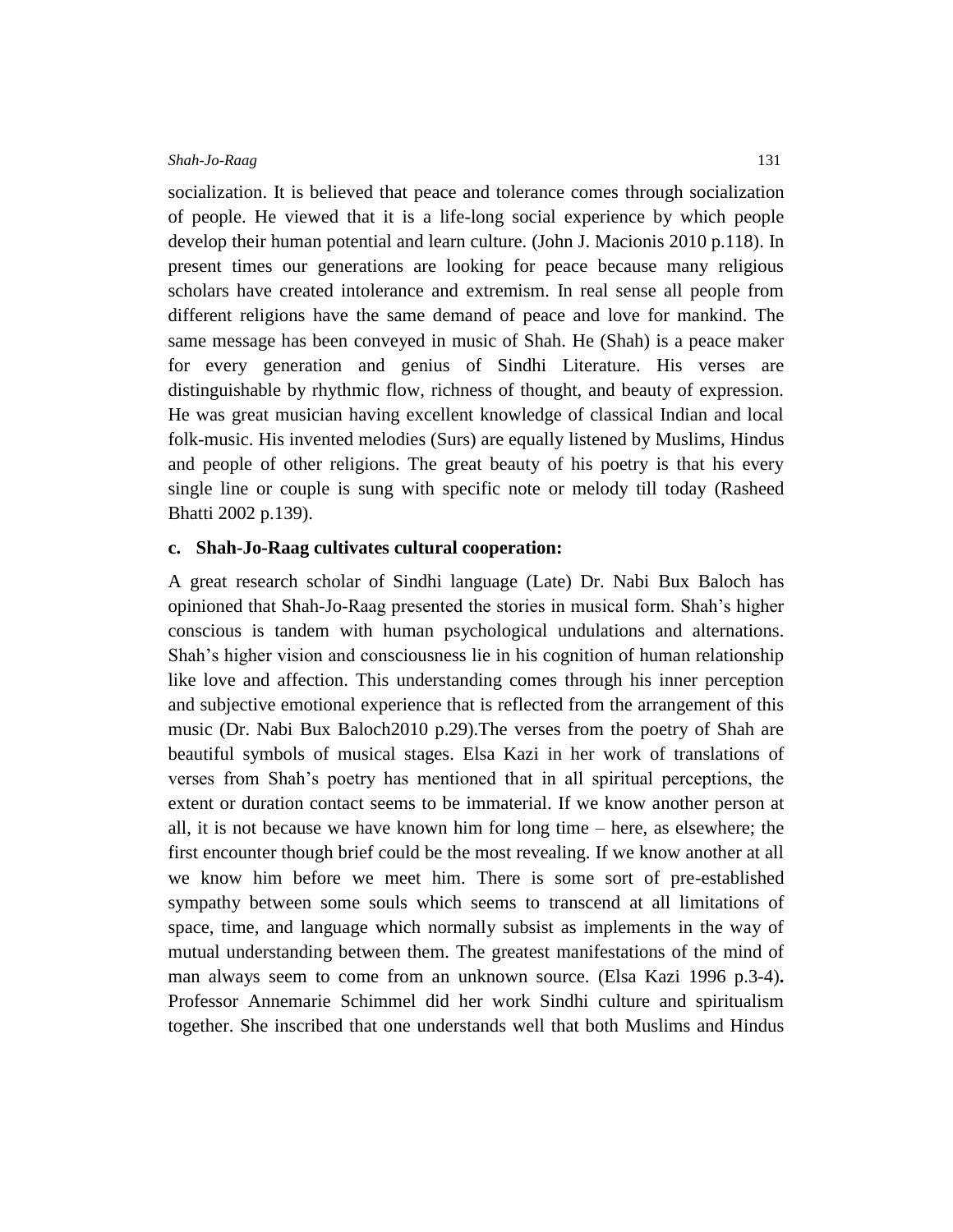have been attracted by Risalo and Music of Shah. One of his touching songs is devoted the Prophet of Islam (Sur Sarang), who is compared to the life-giving rain that quickens the dead land: both the rain and Prophet (Peace Be upon Him) is divine of God.(Annemarie Schimme 1986 p.4).Another scholar has written that the Indigenous musical modes have evolving others for centuries, influencing others and assimilating foreign attitude, suiting the genius of the soil. Thus the frontier of our music has been extended with a pleasant blending of elements which could fit in the local patterns and enrich the local tradition. (Professor Ghulam Ali Allana2010p.295)Shah acclaimed himself as Sufi poet. The popular image of Sufi is a saint who has totally withdrawn himself from this brief interlude of existence on earth and sold himself away in eternal quest of the One, the Incomprehensible. He belongs to the original class of Sufis who believed every human must perform the duties of serving for people. (Abdul Hameed Akhund1993 p.19-20).Good deeds brings affirmative result and it is undeniable fact that when we demand for peace we must be prepared to strive and sacrifice cheerfulness just remain in pursuit of truth and divine. Dr. Hotchand Molchand Gurbuxani revealed that there is sacrifice of love and loyalty in the world. The people have tempered their sincerity. Man is at the throat of another man. There is more love among birds and animals than men. Nonetheless, one should not give up one's own virtue. To do well is act of the good and evil that of the evil men. If one becomes evil with an evil man there remains no difference between the two. But, if there is good man and you are convinced that you will be benefited by the company, you should not forsake him; however badly he may treat you. You should live by him even if he drives you out**. (**Dr. Gurbuxani 2009 p.79). Shah Latif proposes to enquire into the concept of peace and point out the path to peace. The theme is of universal interest and applicability. Whatever the rank of individual aspires for peace and tranquility and desires to change the present sickly state of existence of a healthier one. Concept of peace is associated the concept of integrated state, an integrated humanity and a universe. Why human being is so interested in unity, harmony love and peace? Latif offers us a wealth of suggestive guidance. Only when we read his poetry and listen Shah-Jo-Raag with the profound respect do we realize how grateful ought we to feel for his universal message which alone can save us from decay and disintegration. (Akram Ansari 1983 p.22).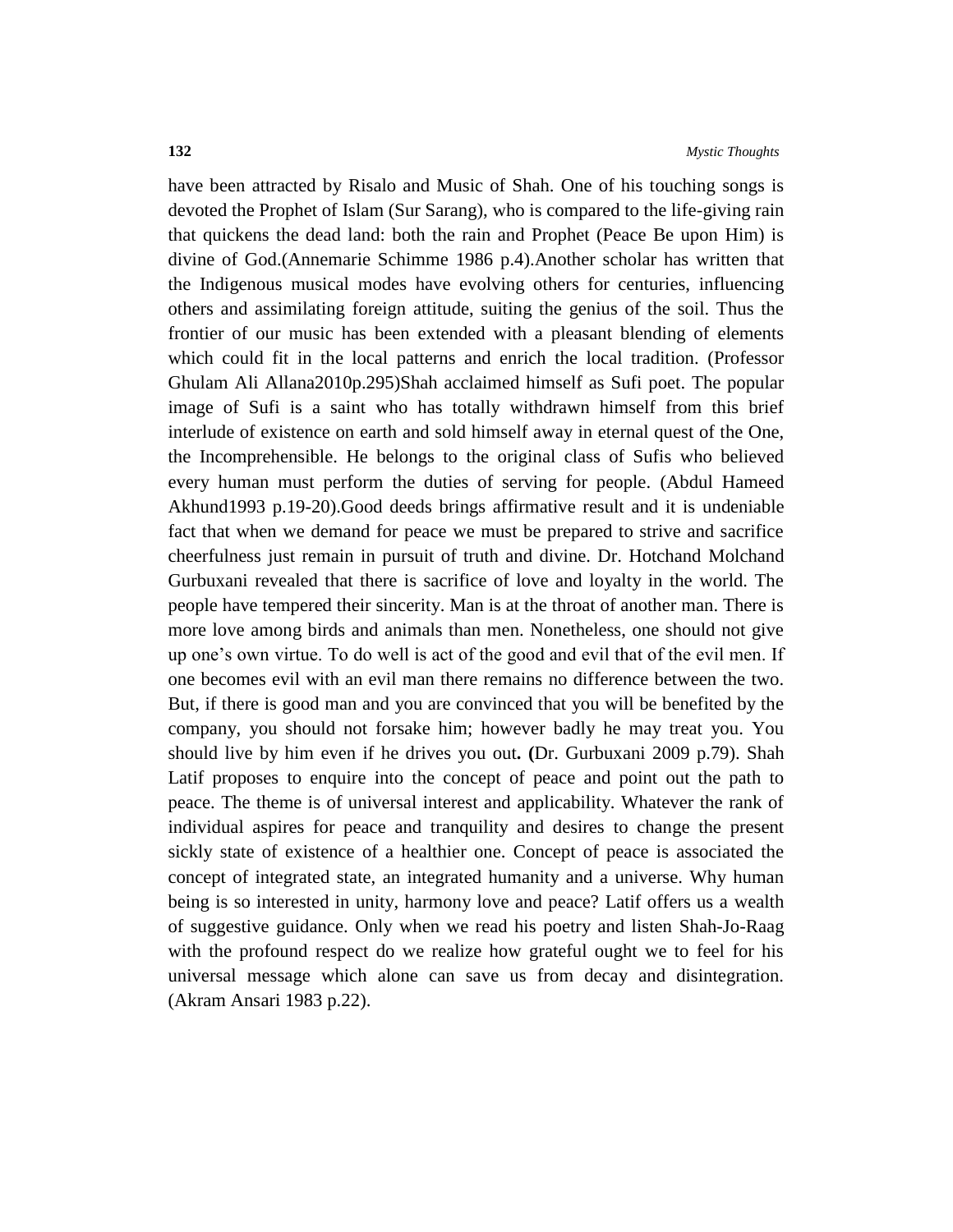# **Methodology**

It is a qualitative as well as quantitative mixed methods (multi-strategy) research. The qualitative research methodology conducted to explore the spiritual music and its deep phenomenon. The quantitative approach was included for exploring the perceptions of different people regarding spiritual music (Shah-Jo-Raag).In qualitative portion face-to-face interviews were arranged with respondents whereas in quantitative form some themes were selected and data was gathered through Likert rating scale was used. The list of devotees was received from the singers of Shah-Jo-Raag and then randomly sample was selected of the devotees for the present research study. Sample size was 132 that were calculated by Raosoft (www.raosoft.com) sample size calculator. There was 5% margin of error and confidence level was 95% and (universe) population of devotees was 200.

# **Data Analysis**

The data was analyzed both qualitative as well as quantitative forms. In data collection process two research tools were used. The focus group discussion (FGD) tool was used for collecting qualitative data and a research tool having rating scales 3-strongly agreed, 2-agreed and 1-disagreed was implemented for quantitative data.

# **a. Qualitative Analysis**

The qualitative responses were collected through arranging focus group discussions (FGDs). The running notes were taken during the FGDs and the qualitative responses were analyzed through thematic framework analysis technique. The data was categorized in the themes and then results were drawn.

# **Summary**

The five focus group discussions were arranged at various locations where respondents were involved in research study. The timing of each focus group discussion was different it was almost 40-50 minutes where male and female respondents were involved in the discussion regarding Shah's music, peace and tolerance. Each focus group discussion was held in a part (region) of Sindh because language dialects are different at each location. The respondents (male and female) shared the opinions about the themes related to peace and harmony. They narrated the concepts of cultural stories and discussed the role of women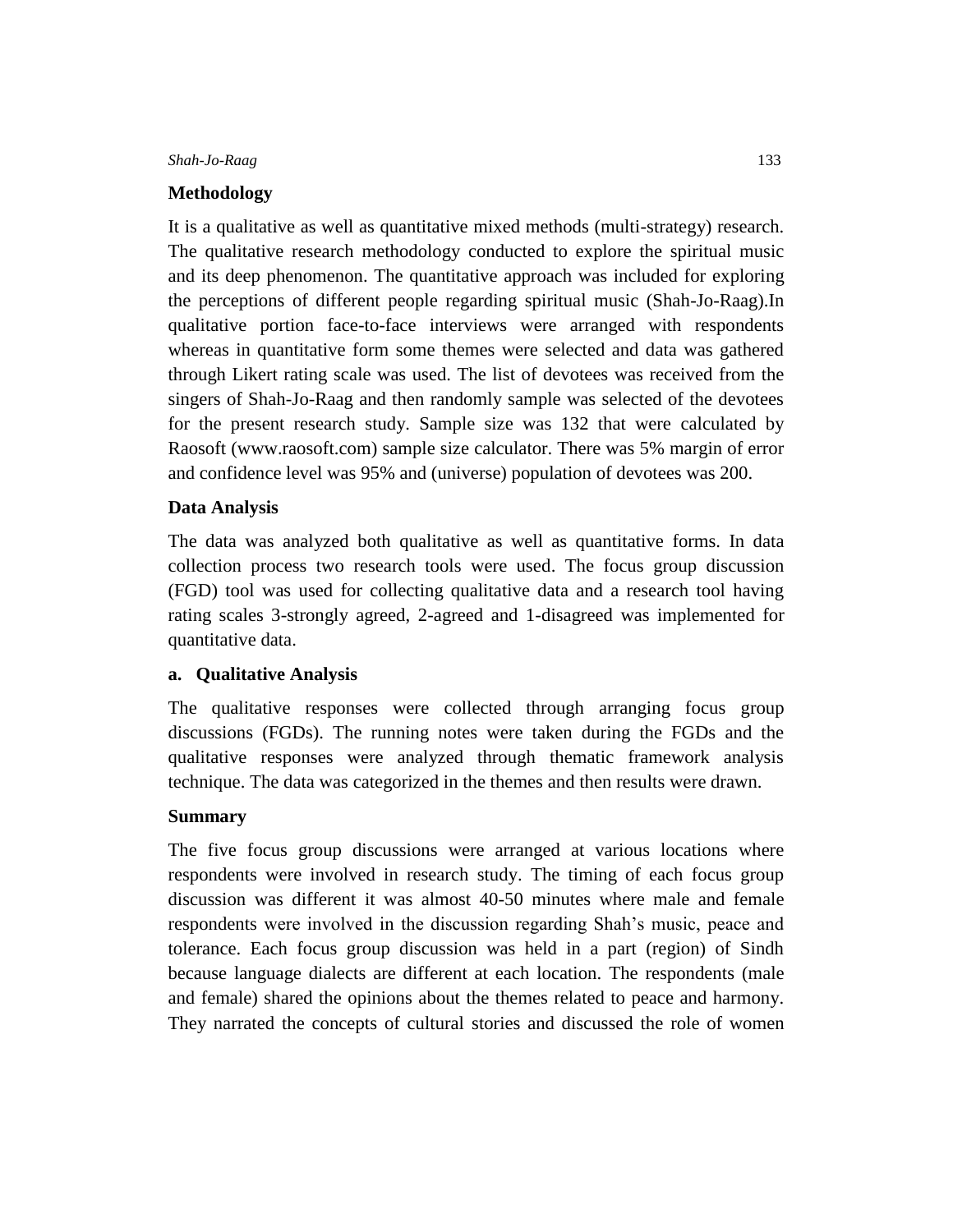and their voice as symbol of love and sacrifice in the present age. Shah's music (Shah-Jo-Raag) was performed at various locations after finishing the focus group discussion.

#### **Analysis (Theme – i) Peace**

The peace, devotion, Love, self-worth were discussed. Following quotes were recited while talking about the theme of peace. The strings of musical instrument sounds for peace and human love "We listen Shah-Jo-Raag because it gives us immense pleasure to be tolerated and peace villagers" "All chapters (Surs) are about human love" "We love this spiritual music because this music is entirely different and we feel immense pleasure when Shah's words are praying for the prosperity of mankind through melodious Wai" Respondents recited following lines from the poetry of Shah in a melodious voice.



*Oh, the rainy season you are a Divine blessing, be merciful to the people of this country, and take care of them. Let it rain heavily so that the land has abundance of water. Make this land which is full of grief and sorrow, happy and prosperous.*  Let there be plentiful grain in this land that the poor can have a few moments of *comfort and joy.*

"The poetic words of Shah are full with music and devotion we recite poetry sing music and live in peace. The instrument is sign of beating hearts means in sorrowful if other people are in trouble or facing difficulties".

# **Theme – ii Tolerance**

The theme tolerance was discussed and following verses were recited by the respondents;

نِهائين َء کان نينهن، ِسک، منهنجا سپرين سڙي سارو ڏينهن، ٻاهر ٻاڦ نه نڪري ِپ( )ر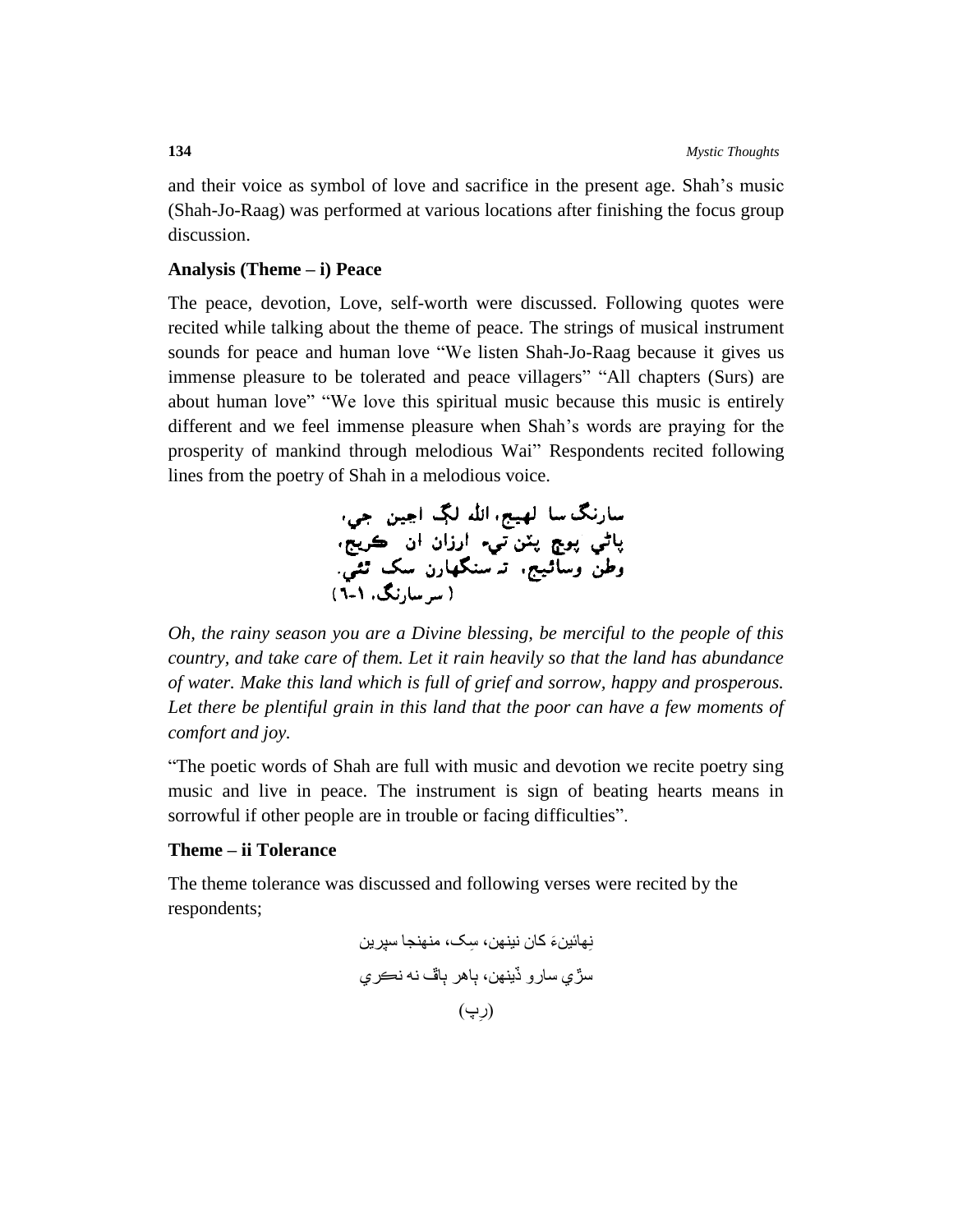# *Learn to love in secret, adopt ways of the kiln, It is on fire the live long day, yet emits no stream.*

The tolerance –Shah's music creates environment where people attentively listen music and start moving head in devotion. After listening this music people share love and respect. Following quotes were recited while talking about the theme of tolerance. "Shah's music is beginning of each social gathering - we always honor our guests those who pay visit in Sindh" "Shah-Jo-Raag is liked by women and men alike on special events" "Melody of Tambooro has fascinating tones which invite us to listen it and sit patiently for hours and hours this is what we consider the teaching of patience and tolerance" "Chapters (Surs) are arranged systematically which are sung by the singers (devotees) from dusk to dawn but it has the subject of interest that keep us active throughout the night".

# **Detailed Analysis**

The focus group discussions highlight the peace and tolerance with respect to spiritual music (Shah-Jo-Raag) of Shah Abdul Latif Bhittai. People sing and recite poetry with sequence of narrations of seven heroines in each chapter. Many words and melodious tone offer sense of peace, love and tolerance. Respondents discuss these stories for seeking encouragement and self-respect. Women are the rolemodel heroines on promoting peace in the society. Sindhi community narrates poems verses which have great spiritual power resolve social issues. The continuous circulation of Shah-Jo-Raag in Sindhi language is best medicine for regular listeners to be friend of mankind. It is conveyed through music that every human on earth has right live in peace. In present times Shah-Jo-Raag is widely circulated through media and people from different countries are seeking peace and universal love through music.

## **b. Quantitative Analysis**

The quantitative data was gathered through Likert rating scale. There were five responses/statements in research tool. The response of each statement was imported on software special package for social science (SPSS). The key research question: Is there any Difference in perception about Shah-Jo-Raag is echo of peace and tolerance between gender, religion, across age, qualification, mother tongue and regions of respondents? The null hypotheses  $(H_0)$  are there any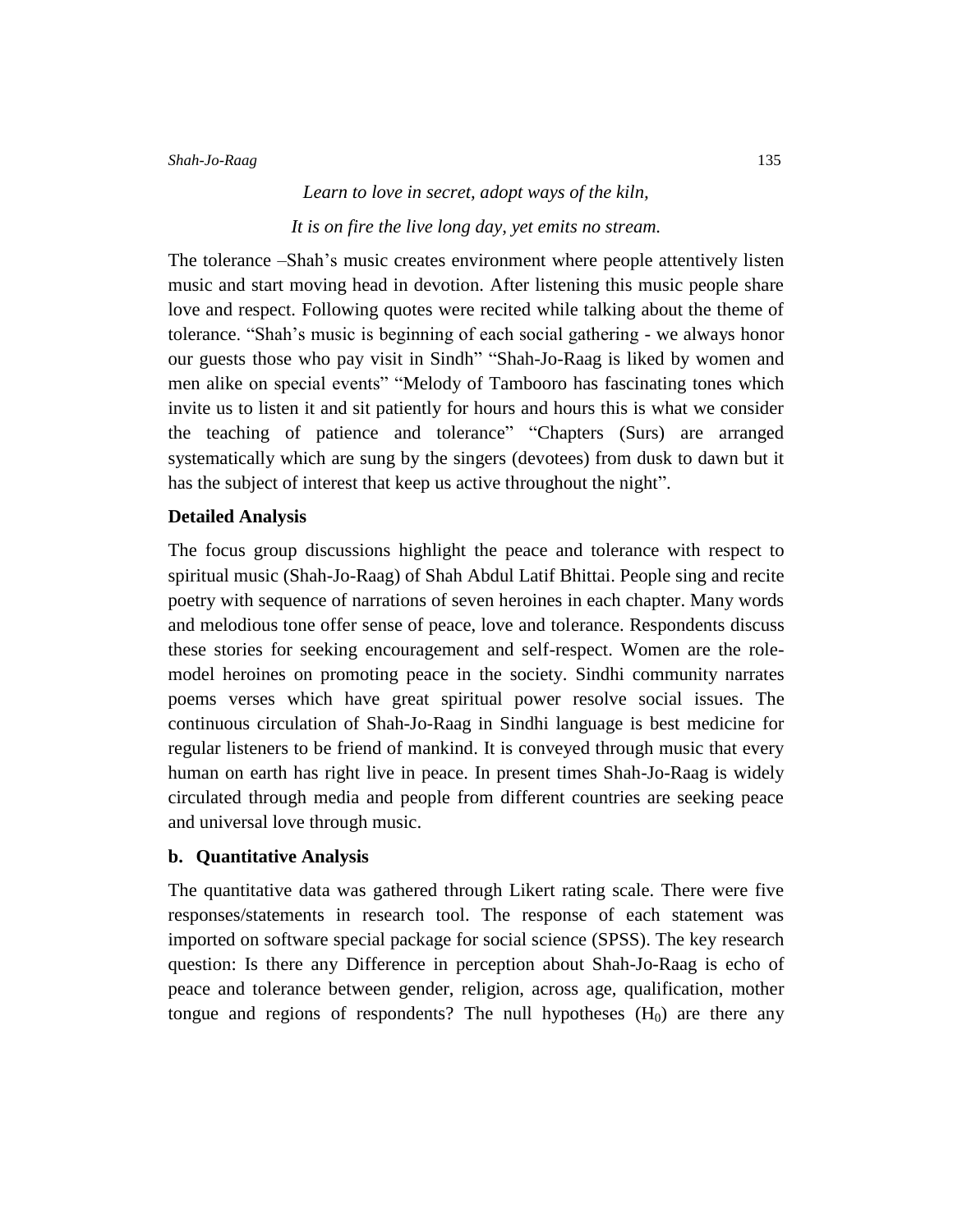disparity in perception about Shah-Jo-Raag is echo of peace and tolerance between gender, religion, across age, qualification, mother tongue and regions. And alternate hypotheses  $(H_1)$  There are a significant difference in perception about Shah-Jo-Raag is echo of peace and tolerance between gender, religion, across age, qualification, mother tongue and regions. Following is the detailed analysis of above stated null and alternate hypotheses.

# **Table: 1**

# **Distribution of Respondents by Gender**

| Gender |           | Disagree | Agree | Strongly agree | Total |
|--------|-----------|----------|-------|----------------|-------|
|        | Male -1   |          |       | 108            | 112   |
|        | Female -2 |          |       | .U             | 20    |
| Total  |           | -        |       | l 18           | 132   |



# **Diagram -1**

# **Chi-Square Test**

|                    | Value            | Asymp. Sig. (2-sided) |
|--------------------|------------------|-----------------------|
| Pearson Chi-Square | $43.835^{\circ}$ | .000                  |
| Likelihood Ratio   | 30.906           | .000                  |
| Linear-by-Linear   | 40.689           | .000                  |
| Association        |                  |                       |
| N of Valid Cases   | 32               |                       |

P Value .0000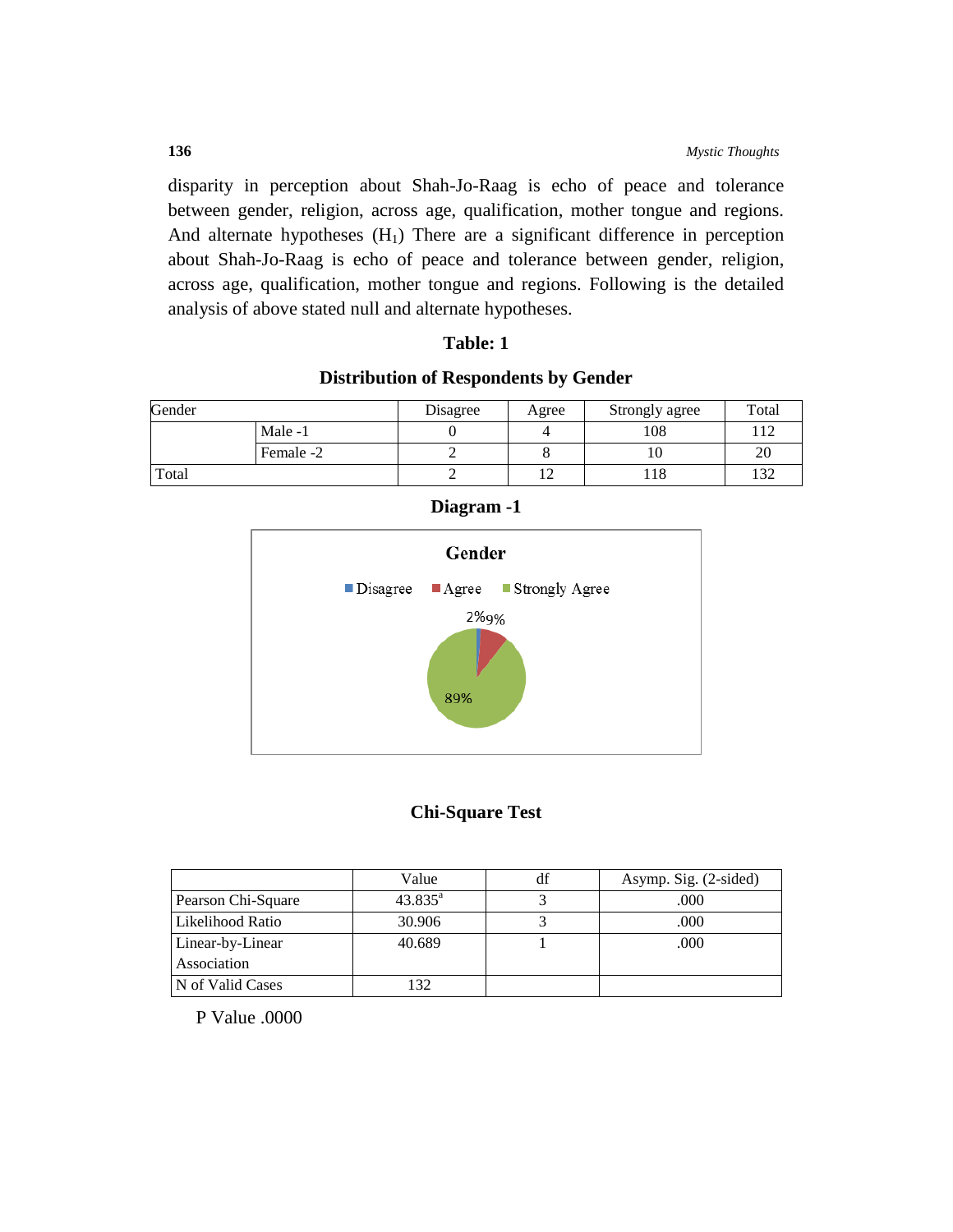The above given table and diagram presents the distribution of the respondents by gender on their perceptions regarding Shah-Jo-Raag is echo of peace and tolerance. The chi-square test was applied to test independence of two variables. The correspondence p-value was .000 there was highly significant difference between perceptions of respondents. Thus the null hypothesis was rejected and original hypothesis was accepted successfully.

## **Table: 2**

## **Distribution of Respondents by Religion**

| Religion of Respondents | Disagree | Agreed | Strongly agree | Total |
|-------------------------|----------|--------|----------------|-------|
| Muslims -1              |          |        | 100            | 26    |
| Hindus -2               |          |        |                |       |
| Total                   |          |        | 100            |       |





# **Chi-square Test**

|                              | Value            | Df | Asymp. Sig. (2-sided) |
|------------------------------|------------------|----|-----------------------|
| Pearson Chi-Square           | $31.429^{\rm a}$ |    | .000                  |
| l Likelihood Ratio           | 23.034           |    | .000                  |
| Linear-by-Linear Association | 27.455           |    | .000                  |
| N of Valid Cases             | 132              |    |                       |

# P Value .000

The above table and diagram presents the distributions of respondents by religion on their perceptions regarding Shah-Jo-Raag is echo of peace and tolerance. The chi-square test was applied to test independence of two variables. The probability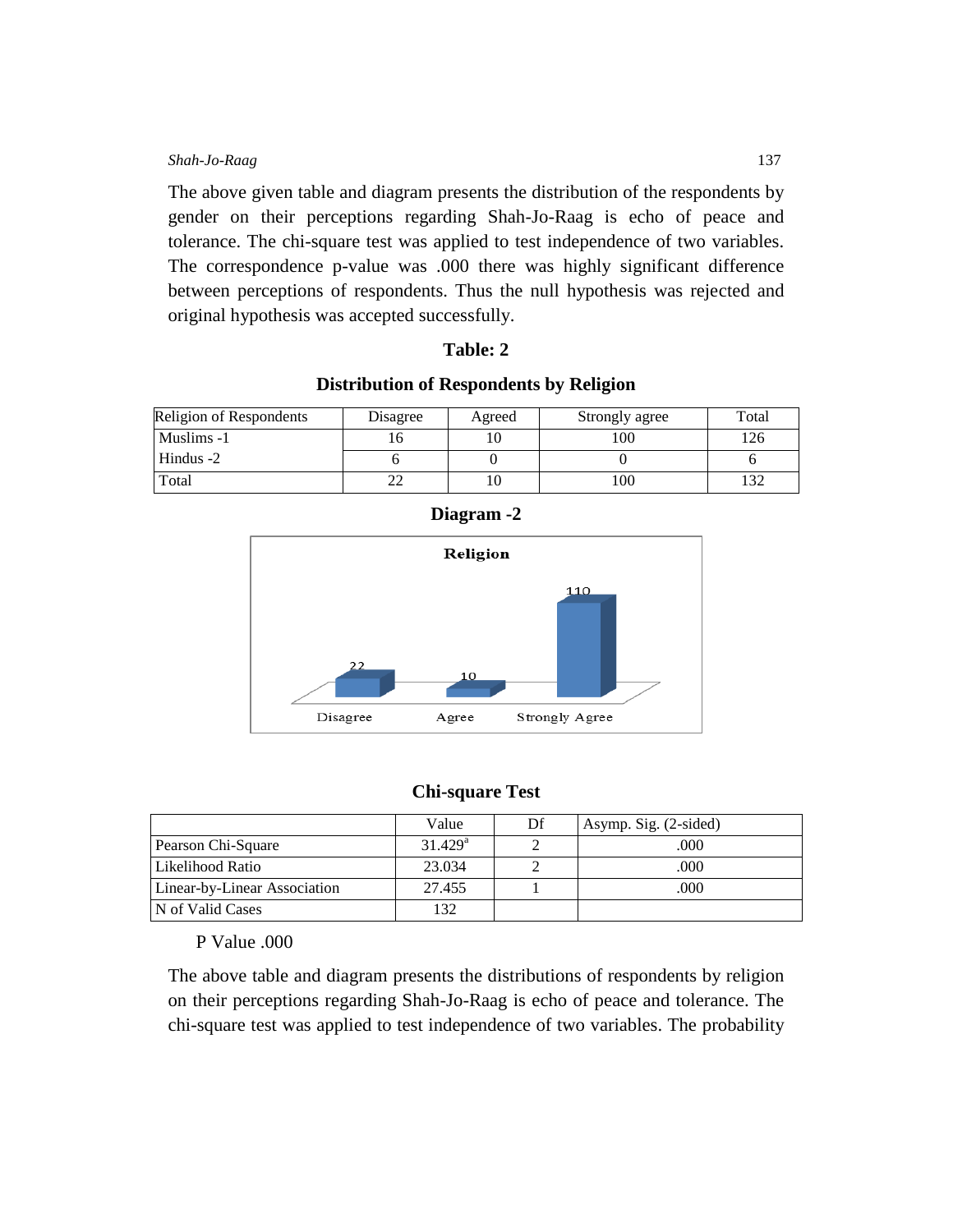value was .000 thus there was highly significant difference among the perceptions of respondents regarding the hypothesis and the null hypothesis was rejected and the original hypothesis was accepted.

| Respondents age |                 | Disagreed        | Agreed           | Strongly agreed  | Total              |
|-----------------|-----------------|------------------|------------------|------------------|--------------------|
| Age years       | $18\,$          | $\boldsymbol{0}$ | $\sqrt{2}$       | $\mathbf{1}$     | $\overline{3}$     |
|                 | 19              | $\overline{0}$   | $\overline{6}$   | $\overline{4}$   | $10\,$             |
|                 | 20              | $\boldsymbol{0}$ | $\overline{6}$   | $\overline{4}$   | $10\,$             |
|                 | 21              | $\boldsymbol{0}$ | $\boldsymbol{0}$ | $\boldsymbol{6}$ | 6                  |
|                 | 22              | $\boldsymbol{0}$ | $\overline{2}$   | $\boldsymbol{6}$ | $\overline{\bf 8}$ |
|                 | 23              | $\boldsymbol{0}$ | $\boldsymbol{0}$ | $\overline{4}$   | $\overline{4}$     |
|                 | $24\,$          | $\boldsymbol{0}$ | $\,1$            | $\boldsymbol{7}$ | $\,8\,$            |
|                 | 25              | $\overline{0}$   | $\boldsymbol{0}$ | 9                | $\overline{9}$     |
|                 | 26              | $\overline{c}$   | $\boldsymbol{0}$ | 6                | $\,8\,$            |
|                 | 27              | $\boldsymbol{0}$ | $\boldsymbol{0}$ | 10               | 10                 |
|                 | 28              | $\boldsymbol{0}$ | $\boldsymbol{0}$ | 13               | 13                 |
|                 | 29              | $\boldsymbol{0}$ | $\boldsymbol{0}$ | $\overline{4}$   | $\overline{4}$     |
|                 | 30              | $\,1$            | $\boldsymbol{0}$ | $8\,$            | 9                  |
|                 | 31              | $\boldsymbol{0}$ | $\boldsymbol{0}$ | $\overline{2}$   | $\overline{2}$     |
|                 | 32              | $\boldsymbol{0}$ | $\mathbf{0}$     | $\overline{2}$   | $\overline{2}$     |
|                 | 35              | $\boldsymbol{0}$ | $\boldsymbol{0}$ | $\overline{7}$   | $\overline{7}$     |
|                 | 38              | $\boldsymbol{0}$ | $\boldsymbol{0}$ | $\mathbf{1}$     | $\overline{1}$     |
|                 | 40              | $\boldsymbol{0}$ | $\boldsymbol{0}$ | 5                | $\overline{5}$     |
|                 | 42              | $\overline{0}$   | $\boldsymbol{0}$ | $\overline{3}$   | $\overline{3}$     |
|                 | $\overline{45}$ | $\overline{0}$   | $\overline{0}$   | $\overline{5}$   | 5                  |
|                 | 49              | $\mathbf{0}$     | $\overline{0}$   | $\overline{1}$   | $\overline{1}$     |
|                 | 50              | $\boldsymbol{0}$ | $\mathbf{1}$     | $\overline{2}$   | $\overline{3}$     |
|                 | 52              | $\boldsymbol{0}$ | $\boldsymbol{0}$ | $\overline{1}$   | $\overline{1}$     |
| Total           |                 | $\overline{3}$   | 18               | $\overline{111}$ | 132                |

# **Table: 3**

# **Distribution of Respondents by Age**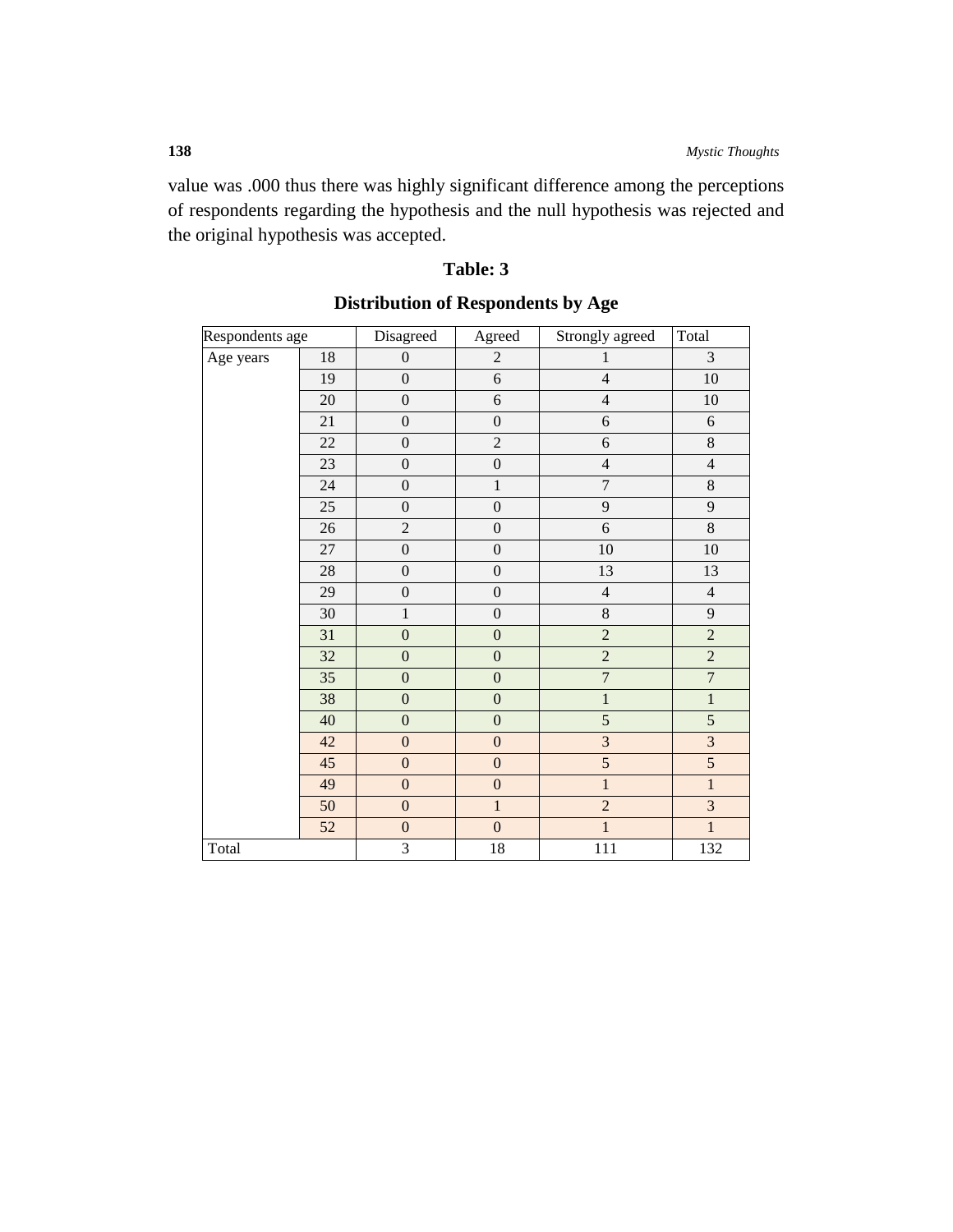

# **Chi-Square Test**

|                    | Value      | Df | Asymp. Sig. (2-sided) |
|--------------------|------------|----|-----------------------|
| Pearson Chi-Square | $83.536^a$ | 44 | .000                  |
| Likelihood Ratio   | 68.038     | 44 | .012                  |
| Linear-by-Linear   | 8.668      |    | .003                  |
| Association        |            |    |                       |
| N of Valid Cases   | 132        |    |                       |

P Value .000

The above table and diagram presents the distributions of respondents by age on their perceptions regarding Shah-Jo-Raag is echo of peace and tolerance. The chisquare test was applied to test independence of two variables. The correspondence p-value was .000. The null hypothesis was rejected and the original hypothesis was accepted.

#### **Table: 4**

# **Distribution of Respondents by Qualification**

| Qualification of Respondents | Disagree | Agree | <b>Strongly Agree</b> | Total |
|------------------------------|----------|-------|-----------------------|-------|
| Postgraduate and Above-1     | 16       |       | 54                    | 73    |
| Graduate -2                  |          |       |                       |       |
| Matriculate-3                |          |       |                       |       |
| Primary -4                   |          |       |                       |       |
| Literate -5                  | 6        |       | 45                    | 58    |
| Non-literate-6               |          |       |                       |       |
| Total                        | 22       | 10    | 100                   | 132   |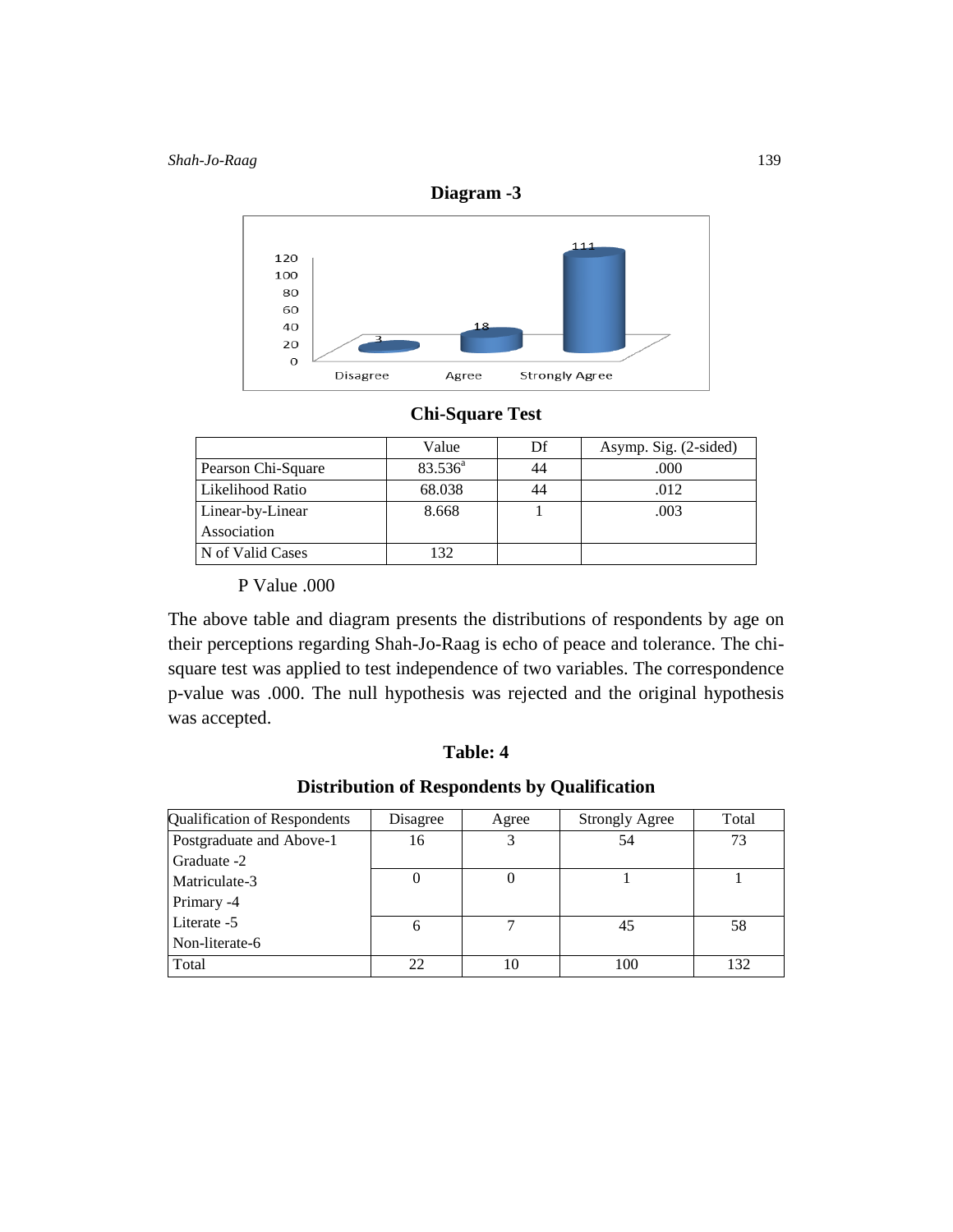

# **Diagram -4**

# **Chi-square Test**

|                    | Value            | Df | Asymp. Sig. (2-sided) |
|--------------------|------------------|----|-----------------------|
| Pearson Chi-Square | $48.446^{\circ}$ |    | .000                  |
| Likelihood Ratio   | 14.297           |    | .006                  |
| Linear-by-Linear   | .883             |    | .347                  |
| Association        |                  |    |                       |
| N of Valid Cases   | 132              |    |                       |

P Value: .000

The above table and diagram presents the distributions of the respondents by qualification on their perceptions regarding Shah-Jo-Raag is Echo of peace and tolerance. The chi-square test was applied to the test independence of two variables. The correspondence p-value was .000. In this way the null hypothesis was rejected and the original hypothesis was accepted.

# **Table: 5**

# **Distribution of Response by Mother Tongue**

| Mother Tongue | Disagree | Agree | <b>Strongly Agree</b> | Total |
|---------------|----------|-------|-----------------------|-------|
| Sindh-1       | U        | 12    |                       | 123   |
| Urdu-2        |          |       |                       |       |
| Seriki-3      | 2        |       |                       |       |
| Balochi-4     |          |       |                       |       |
|               |          |       |                       |       |
|               |          |       |                       |       |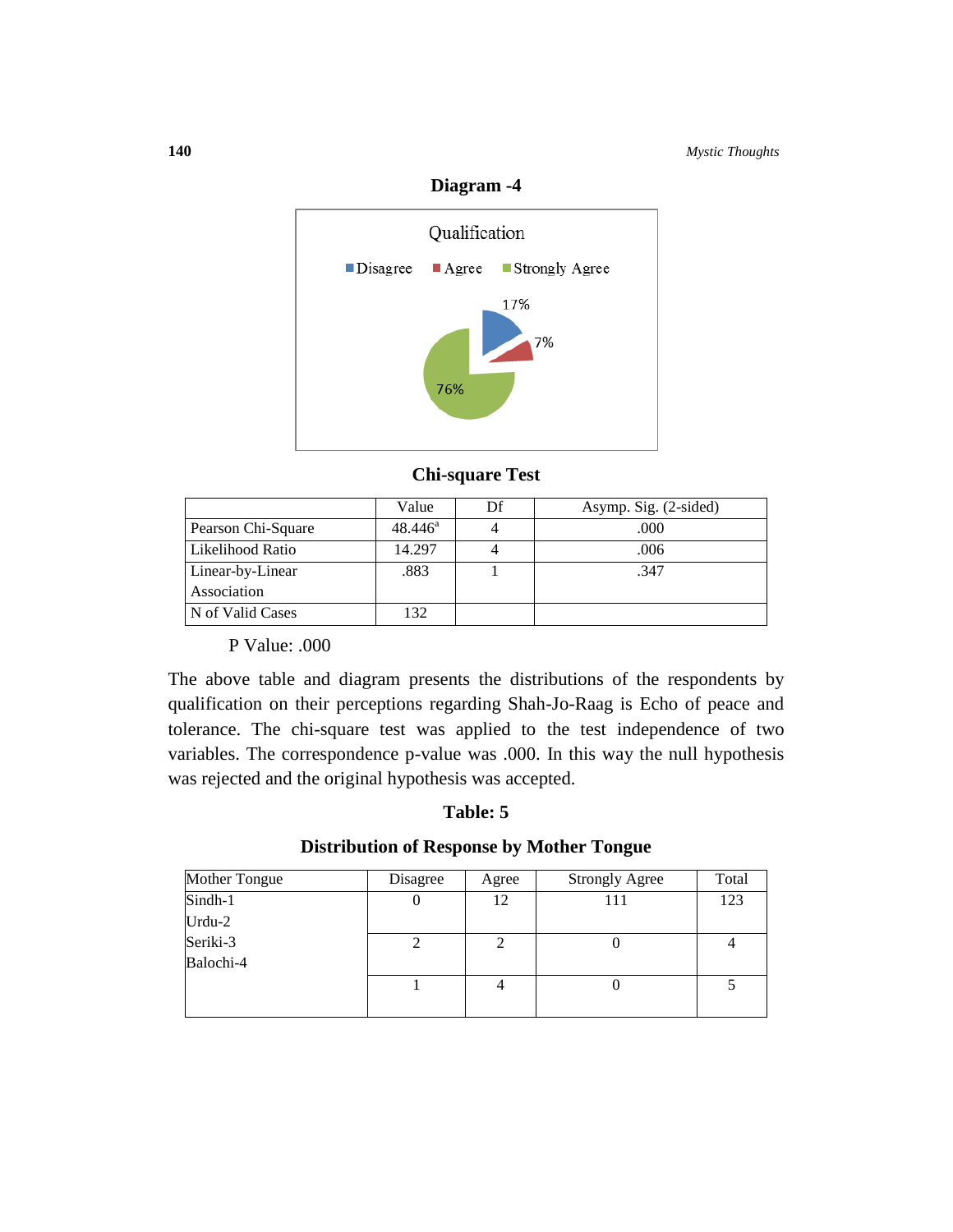*Shah-Jo-Raag* 141

| Mother Tongue | Disagree                    | Agree          | <b>Strongly Agree</b> | Total |
|---------------|-----------------------------|----------------|-----------------------|-------|
| Sindh-1       |                             | 12             | 111                   | 123   |
| Urdu-2        |                             |                |                       |       |
| Seriki-3      | $\mathcal{D}_{\mathcal{L}}$ | $\overline{c}$ |                       | 4     |
| Balochi-4     |                             |                |                       |       |
|               |                             | 4              |                       | 5     |
|               |                             |                |                       |       |
| Total         | 3                           | 18             | 111                   | 132   |
|               |                             |                |                       |       |





# **Chi-square Test**

|                    | Value               | Df | Asymp. Sig. (2-sided) |
|--------------------|---------------------|----|-----------------------|
| Pearson Chi-Square | $79.307^{\text{a}}$ |    | .000                  |
| Likelihood Ratio   | 43.706              |    | .000                  |
| Linear-by-Linear   | 54.207              |    | .000                  |
| Association        |                     |    |                       |
| N of Valid Cases   | 132                 |    |                       |

P value .000

The above table and diagram both presents the distributions of the respondents by mother tongue on their perceptions regarding Shah-Jo-Raag is Echo of peace and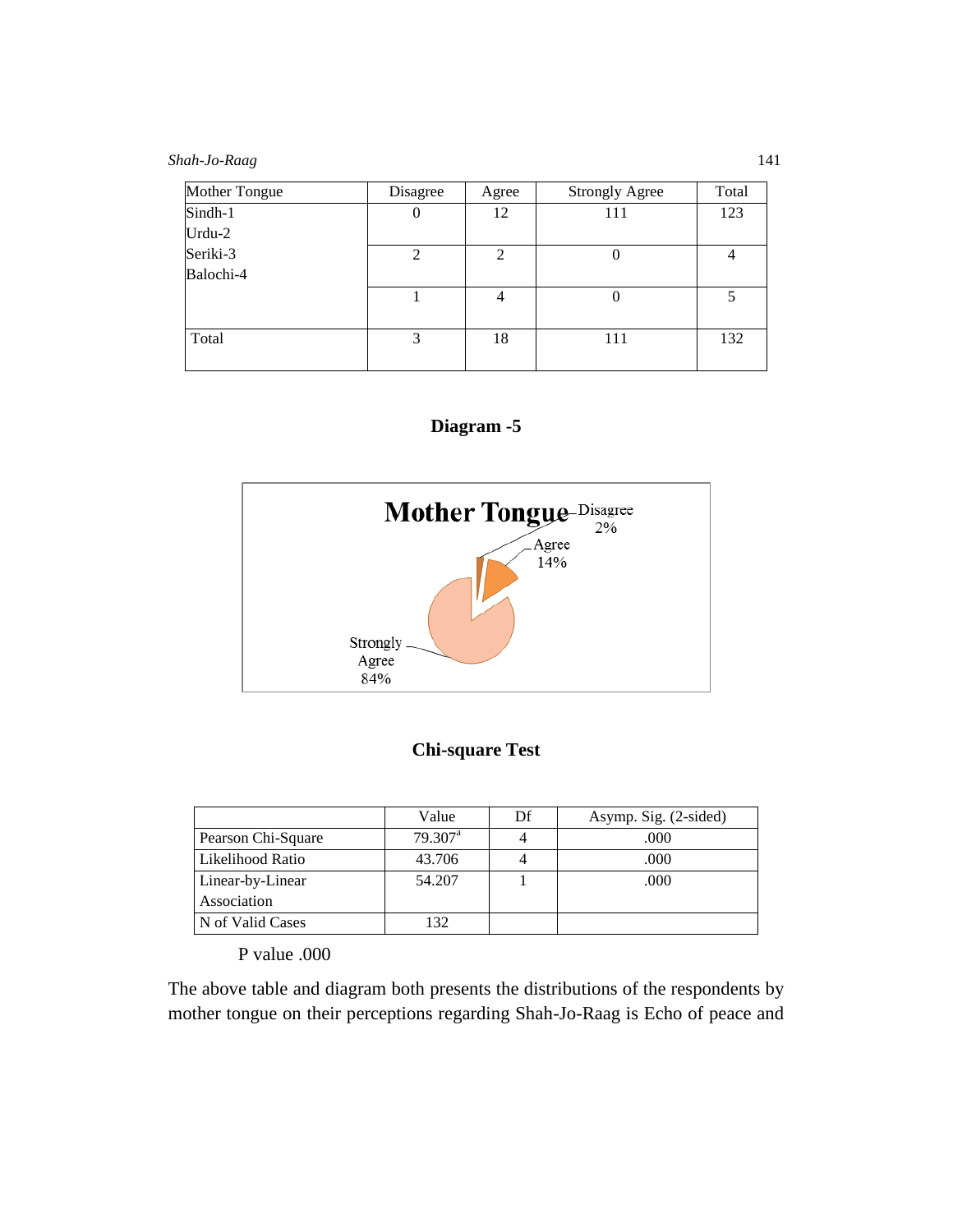tolerance. The chi-square test was applied to test independence of two variables. The correspondence p-value was .000. Thus null hypothesis was rejected and the original hypothesis was accepted.

# **Table: 6**

| Region                     | Disagree | Agree | Strongly agree | Total |
|----------------------------|----------|-------|----------------|-------|
| Central Sindh (Vicholo) -1 |          |       |                |       |
| Lower Sindh $(Lar) -2$     | 10       |       |                | 32    |
| Eastern Sindh (Thar) -3    |          |       | 42             | 50    |
| Northern Sindh (Uttar) -4  |          |       | 20             | 26    |
| Western Sindh (Kachho) -5  |          |       |                |       |
| Total                      | 22       | 10    | 100            | 132   |

## **Distribution of Respondents by Region**





## **Chi-Square Test**

|                    | Value            | Df | Asymp. Sig. (2-sided) |
|--------------------|------------------|----|-----------------------|
| Pearson Chi-Square | $18.789^{\rm a}$ |    | .016                  |
| Likelihood Ratio   | 20.581           |    | .008                  |
| Linear-by-Linear   | 4.464            |    | .035                  |
| Association        |                  |    |                       |
| N of Valid Cases   | 132              |    |                       |

P Value .016

The above table and diagram presents the distributions of respondents by regionwise on their perceptions regarding Shah-Jo-Raag is Echo of peace and tolerance. The chi-square test was applied to test independence of two variables. The correspondence p-value was .016. Thus null hypothesis was rejected and the original hypothesis was accepted.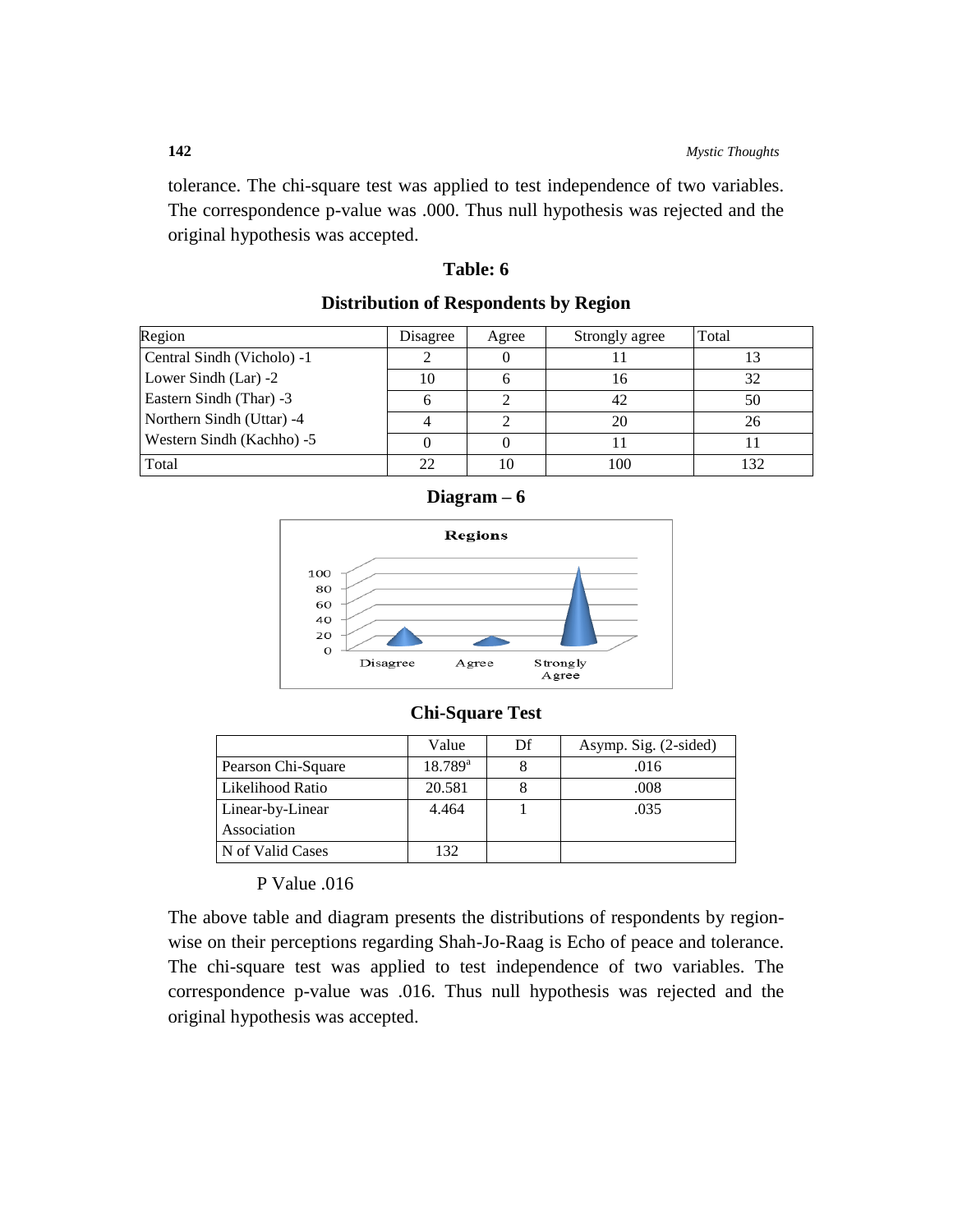#### **Conclusion**

The spiritual music (Shah-Jo-Raag) is a voice of humanity. It helps people to understand the reason of love, patience, and peace. The strings of musical instrument (Tambooro) are melodious having fascinating charming sound which touches the heart directly and connects people globally. In the present research study the qualitative as well as quantitative techniques were used. In qualitative form many concepts were discovered related to fortitude, peace and tolerance. In quantitative fraction the chi-square test was used for testing the hypotheses as Shah's music is echo of peace and tolerance: gender-wise, religion, across age, qualification, mother tongue and regions of the respondents. In five hypotheses correspondence p-value was .000 and in sixth hypothesis it was .016. The null hypotheses were rejected and alternate hypotheses were accepted. The results have proved that Shah-Jo-Raag is real echo of peace and tolerance. It gathers people beyond religion, beyond age beyond color caste and creed.

#### **References:**

- Akhund Abdul Hameed (1993) *Bhittai the Message of Master*, Shah Abdul Latif Bhit Shah Culture Centre Committee, Hyderabad.
- Allana Professor Ghulam Ali. (2010). *Sindhi Society and Culture*, Culture Department Government of Sindh, Pakistan.
- Ansari Akram. (1983). *Symbolism in Latif's poetry*, Institute of Sindhology University of Sindh, Jamshoro, Pakistan.
- Baloch, Dr. Nabi Bux. (2010). *Life & Thought of Shah Abdul Latif Bhittai based on contemporary of Shah-Jo-Risalo poetic compendium of Shah Abdul Latif Bhittai,* Culture Department Government of Sindh.
- Bhatti, Rasheed. (2002). *Birth of a great poet (Kalhora period 1700-1784)* Institute of Sindhology, University of Sindh, Jamshoro.
- Gur Buxani Dr. Hotchand Molchand. (2009) *An introduction to Shah: Muqqadmah Latif*, Institute of Sindhology University of Sindh Jamshoro.
- Horton Paul B. and Hunt, Chester L. (1984). *Sociology* sixth Edition, McGraw-Hill Book Company.
- <http://www.raosoft.com/samplesize.html> retrieved on July-2014.
- Kazi Elsa. (Translated by Elsa Kazi) (1996). *Risalo of Shah Abdul Latif*, Sindhi Adabi Board Jamshoro/Hyderabad Sindh, Pakistan.